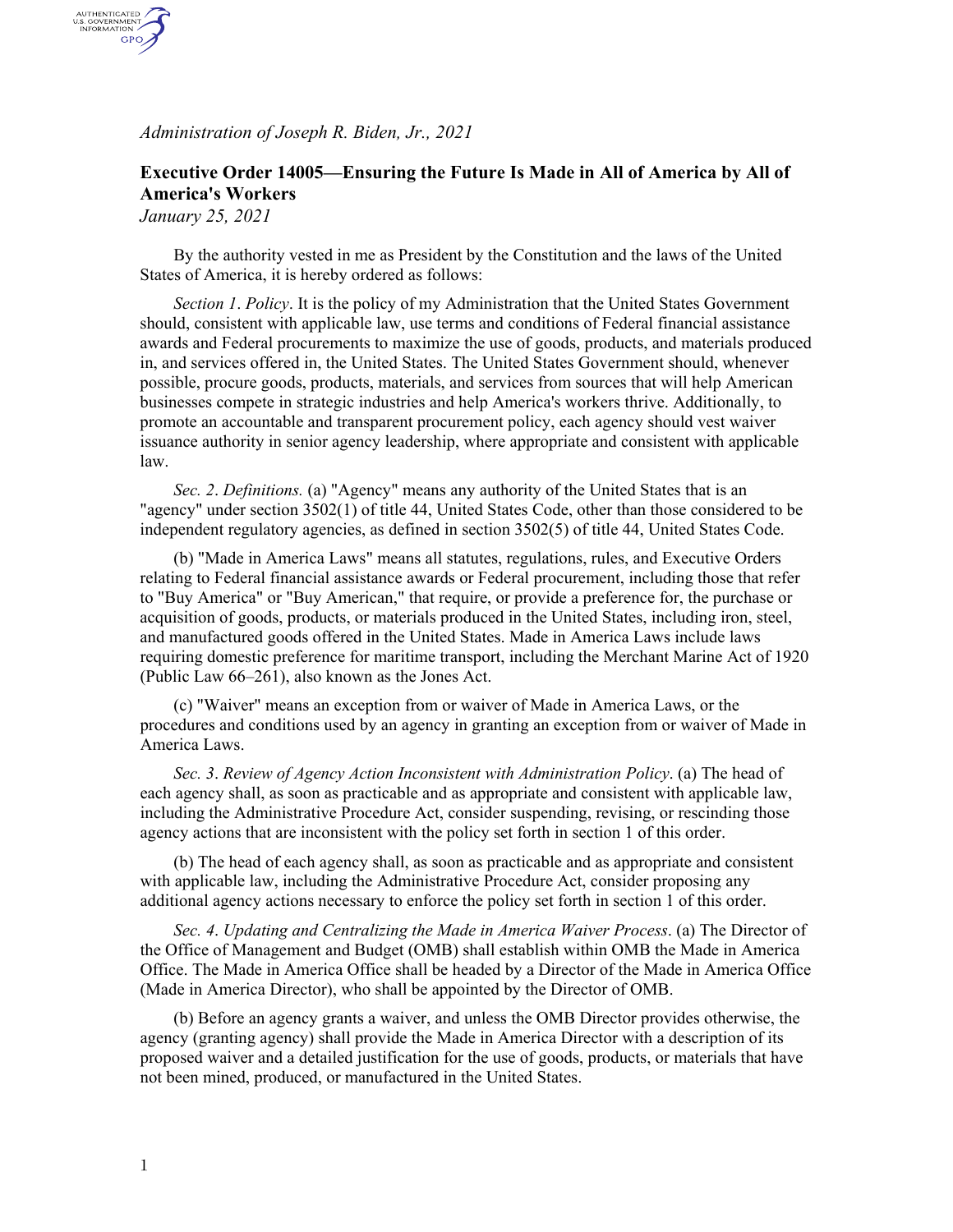(i) Within 45 days of the date of the appointment of the Made in America Director, and as appropriate thereafter, the Director of OMB, through the Made in America Director, shall:

(1) publish a list of the information that granting agencies shall include when submitting such descriptions of proposed waivers and justifications to the Made in America Director; and

(2) publish a deadline, not to exceed 15 business days, by which the Director of OMB, through the Made in America Director, either will notify the head of the agency that the Director of OMB, through the Made in America Director, has waived each review described in subsection (c) of this section or will notify the head of the agency in writing of the result of the review.

(ii) To the extent permitted by law and consistent with national security and executive branch confidentiality interests, descriptions of proposed waivers and justifications submitted to the Made in America Director by granting agencies shall be made publicly available on the website established pursuant to section 6 of this order.

(c) The Director of OMB, through the Made in America Director, shall review each proposed waiver submitted pursuant to subsection (b) of this section, except where such review has been waived as described in subsection  $(b)(i)(2)$  of this section.

> (i) If the Director of OMB, through the Made in America Director, determines that issuing the proposed waiver would be consistent with applicable law and the policy set forth in section 1 of this order, the Director of OMB, through the Made in America Director, shall notify the granting agency of that determination in writing.

> (ii) If the Director of OMB, through the Made in America Director, determines that issuing the proposed waiver would not be consistent with applicable law or the policy set forth in section 1 of this order, the Director of OMB, through the Made in America Director, shall notify the granting agency of the determination and shall return the proposed waiver to the head of the agency for further consideration, providing the granting agency with a written explanation for the determination.

(1) If the head of the agency disagrees with some or all of the bases for the determination and return, the head of the agency shall so inform the Made in America Director in writing.

(2) To the extent permitted by law, disagreements or conflicts between the Made in America Director and the head of any agency shall be resolved in accordance with procedures that parallel those set forth in section 7 of Executive Order 12866 of September 30, 1993 (Regulatory Planning and Review), with respect to the Director of the Office of Information and Regulatory Affairs within OMB.

(d) When a granting agency is obligated by law to act more quickly than the review procedures established in this section allow, the head of the agency shall notify the Made in America Director as soon as possible and, to the extent practicable, comply with the requirements set forth in this section. Nothing in this section shall be construed as displacing agencies' authorities or responsibilities under law.

*Sec. 5*. *Accounting for Sources of Cost Advantage*. To the extent permitted by law, before granting a waiver in the public interest, the relevant granting agency shall assess whether a significant portion of the cost advantage of a foreign-sourced product is the result of the use of dumped steel, iron, or manufactured goods or the use of injuriously subsidized steel, iron, or manufactured goods. The granting agency may consult with the International Trade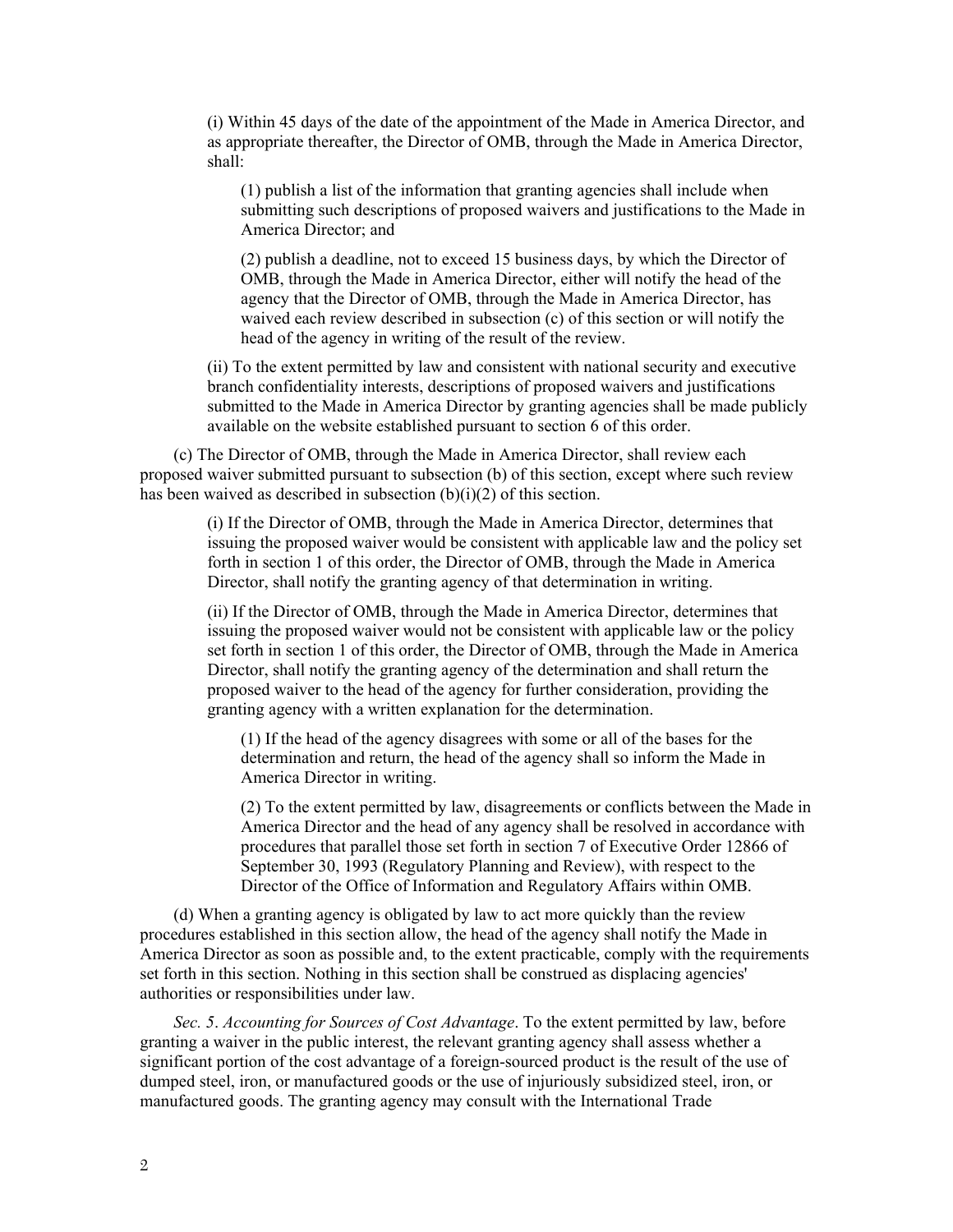Administration in making this assessment if the granting agency deems such consultation to be helpful. The granting agency shall integrate any findings from the assessment into its waiver determination as appropriate.

*Sec. 6*. *Promoting Transparency in Federal Procurement.* (a) The Administrator of General Services shall develop a public website that shall include information on all proposed waivers and whether those waivers have been granted. The website shall be designed to enable manufacturers and other interested parties to easily identify proposed waivers and whether those waivers have been granted. The website shall also provide publicly available contact information for each granting agency.

(b) The Director of OMB, through the Made in America Director, shall promptly report to the Administrator of General Services all proposed waivers, along with the associated descriptions and justifications discussed in section 4(b) of this order, and whether those waivers have been granted. Not later than 5 days after receiving this information, the Administrator of General Services shall, to the extent permitted by law and consistent with national security and executive branch confidentiality interests, make this information available to the public by posting it on the website established under this section.

*Sec. 7*. *Supplier Scouting.* To the extent appropriate and consistent with applicable law, agencies shall partner with the Hollings Manufacturing Extension Partnership (MEP), discussed in the Manufacturing Extension Partnership Improvement Act (title V of Public Law 114–329), to conduct supplier scouting in order to identify American companies, including small- and medium-sized companies, that are able to produce goods, products, and materials in the United States that meet Federal procurement needs.

*Sec. 8*. *Promoting Enforcement of the Buy American Act of 1933.* (a) Within 180 days of the date of this order, the Federal Acquisition Regulatory Council (FAR Council) shall consider proposing for notice and public comment amendments to the applicable provisions in the Federal Acquisition Regulation (FAR), title 48, Code of Federal Regulations, consistent with applicable law, that would:

> (i) replace the "component test" in Part 25 of the FAR that is used to identify domestic end products and domestic construction materials with a test under which domestic content is measured by the value that is added to the product through U.S.-based production or U.S. job-supporting economic activity;

(ii) increase the numerical threshold for domestic content requirements for end products and construction materials; and

(iii) increase the price preferences for domestic end products and domestic construction materials.

(b) The FAR Council shall consider and evaluate public comments on any regulations proposed pursuant to subsection (a) of this section and shall promptly issue a final rule, if appropriate and consistent with applicable law and the national security interests of the United States.

*Sec. 9*. *Updates to the List of Nonavailable Articles.* Before the FAR Council proposes any amendment to the FAR to update the list of domestically nonavailable articles at section 25.104(a) of the FAR, the Director of OMB, through the Administrator of the Office of Federal Procurement Policy (OFPP), shall review the amendment in consultation with the Secretary of Commerce and the Made in America Director, paying particular attention to economic analyses of relevant markets and available market research, to determine whether there is a reasonable basis to conclude that the article, material, or supply is not mined, produced, or manufactured in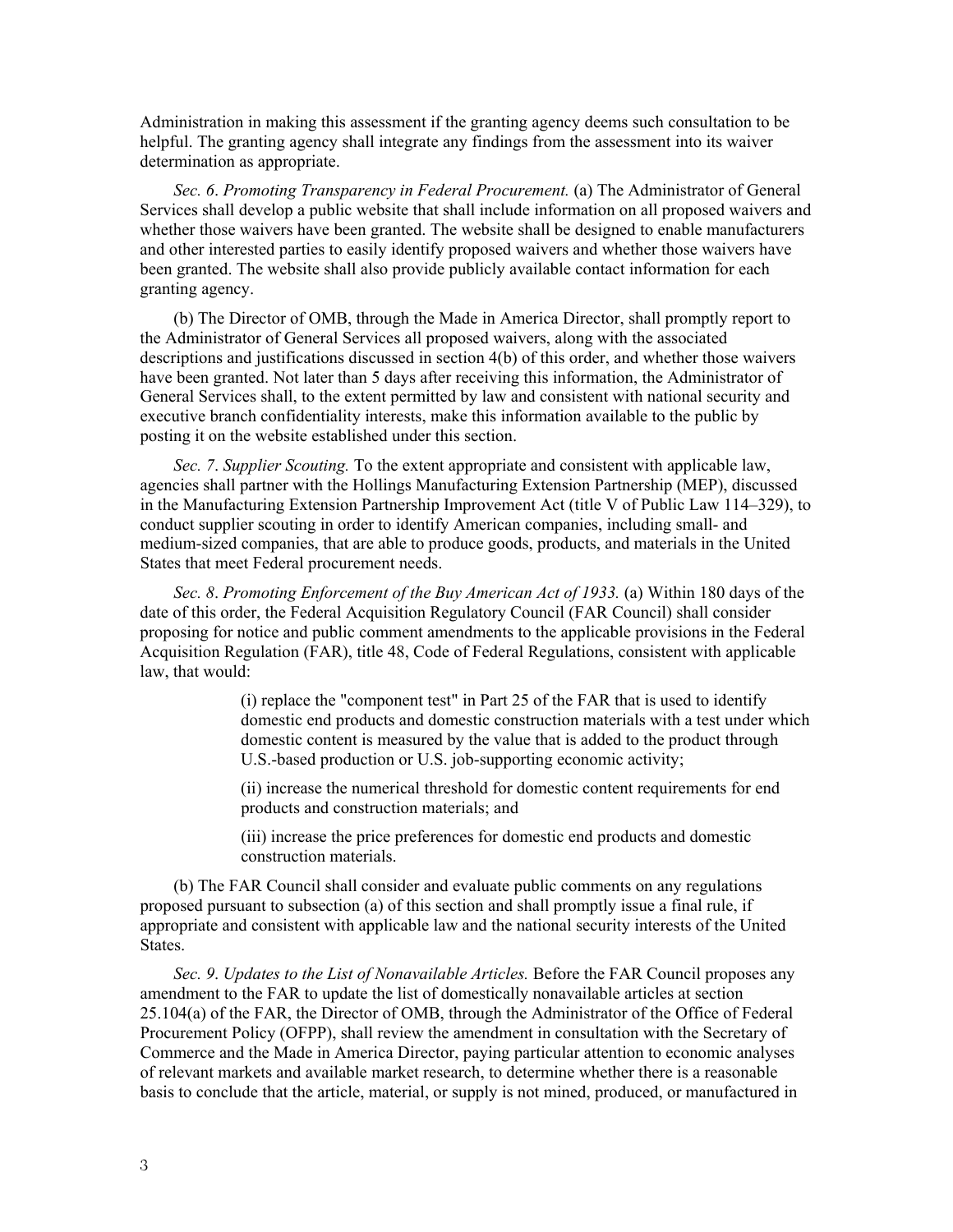the United States in sufficient and reasonably available commercial quantities and of a satisfactory quality. The Director of OMB, through the Administrator of OFPP, shall make these findings available to the FAR Council for consideration.

*Sec. 10*. *Report on Information Technology That Is a Commercial Item.* The FAR Council shall promptly review existing constraints on the extension of the requirements in Made in America Laws to information technology that is a commercial item and shall develop recommendations for lifting these constraints to further promote the policy set forth in section 1 of this order, as appropriate and consistent with applicable law.

*Sec. 11*. *Report on Use of Made in America Laws.* Within 180 days of the date of this order, the head of each agency shall submit to the Made in America Director a report on:

(a) the agency's implementation of, and compliance with, Made in America Laws;

(b) the agency's ongoing use of any longstanding or nationwide waivers of any Made in America Laws, with a written description of the consistency of such waivers with the policy set forth in section 1 of this order; and

(c) recommendations for how to further effectuate the policy set forth in section 1 of this order.

*Sec. 12*. *Bi-Annual Report on Made in America Laws.* Bi-annually following the initial submission described in section 11 of this order, the head of each agency shall submit to the Made in America Director a report on:

(a) the agency's ongoing implementation of, and compliance with, Made in America Laws;

(b) the agency's analysis of goods, products, materials, and services not subject to Made in America Laws or where requirements of the Made in America Laws have been waived;

(c) the agency's analysis of spending as a result of waivers issued pursuant to the Trade Agreements Act of 1979, as amended, 19 U.S.C. 2511, separated by country of origin; and

(d) recommendations for how to further effectuate the policy set forth in section 1 of this order.

*Sec. 13*. *Ensuring Implementation of Administration Policy on Federal Government Property.* Within 180 days of the date of this order, the Administrator of General Services shall submit to the Made in America Director recommendations for ensuring that products offered to the general public on Federal property are procured in accordance with the policy set forth in section 1 of this order.

*Sec. 14*. *Revocation of Certain Presidential and Regulatory Actions.* (a) Executive Order 13788 of April 18, 2017 (Buy American and Hire American), section 5 of Executive Order 13858 of January 31, 2019 (Strengthening Buy-American Preferences for Infrastructure Projects), and Executive Order 13975 of January 14, 2021 (Encouraging Buy American Policies for the United States Postal Service), are hereby revoked.

(b) Executive Order 10582 of December 17, 1954 (Prescribing Uniform Procedures for Certain Determinations Under the Buy-America Act), and Executive Order 13881 of July 15, 2019 (Maximizing Use of American-Made Goods, Products, and Materials), are superseded to the extent that they are inconsistent with this order.

*Sec. 15*. *Severability.* If any provision of this order, or the application of any provision to any person or circumstance, is held to be invalid, the remainder of this order and the application of its other provisions to any other persons or circumstances shall not be affected thereby.